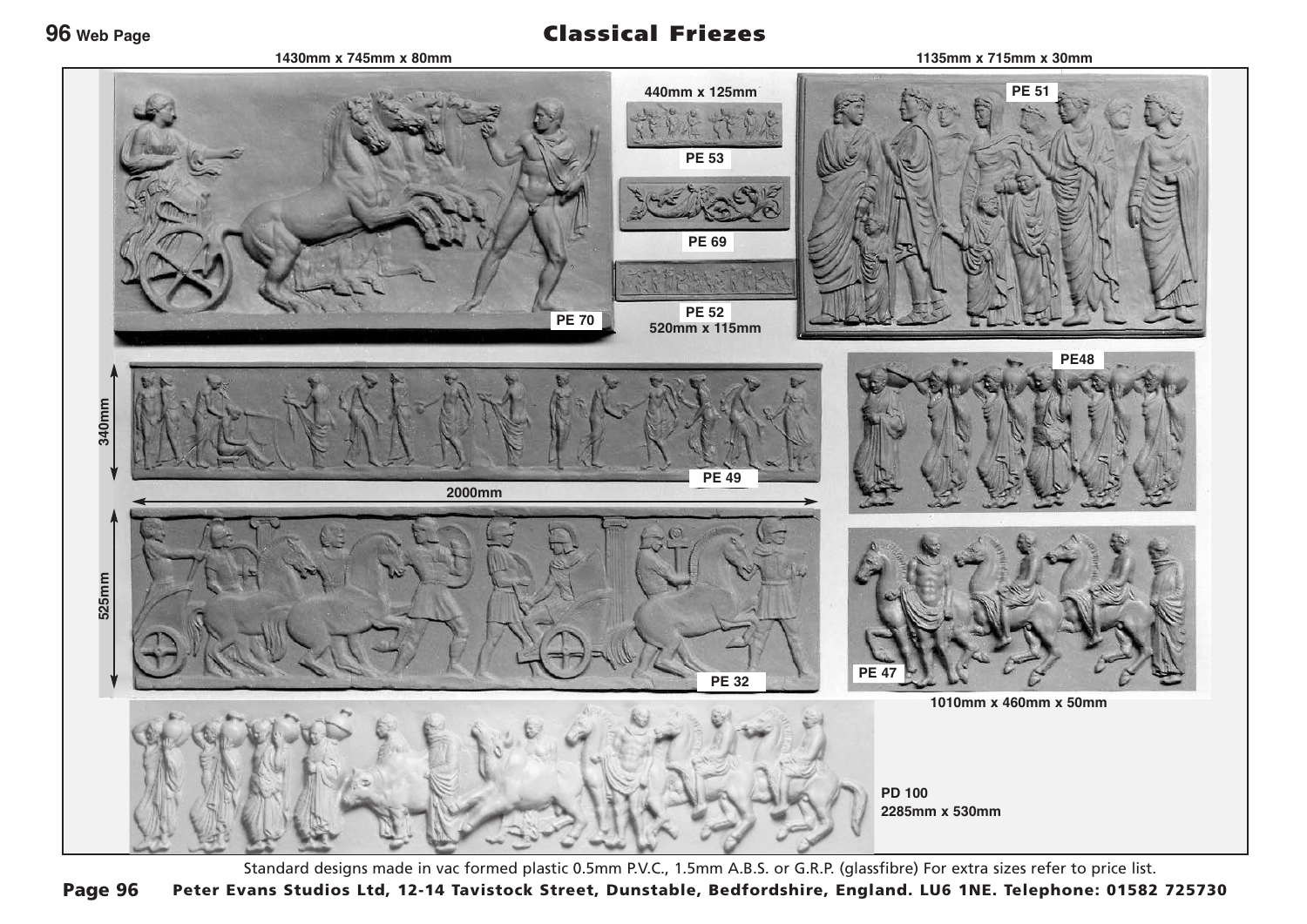## Classical Panels



Standard designs made in vac formed plastic 0.5mm P.V.C., 1.5mm A.B.S. or G.R.P. (glassfibre) For extra sizes refer to price list. Peter Evans Studios Ltd, 12-14 Tavistock Street, Dunstable, Bedfordshire, England. LU6 1NE. Telephone: 01582 725730 Page 97